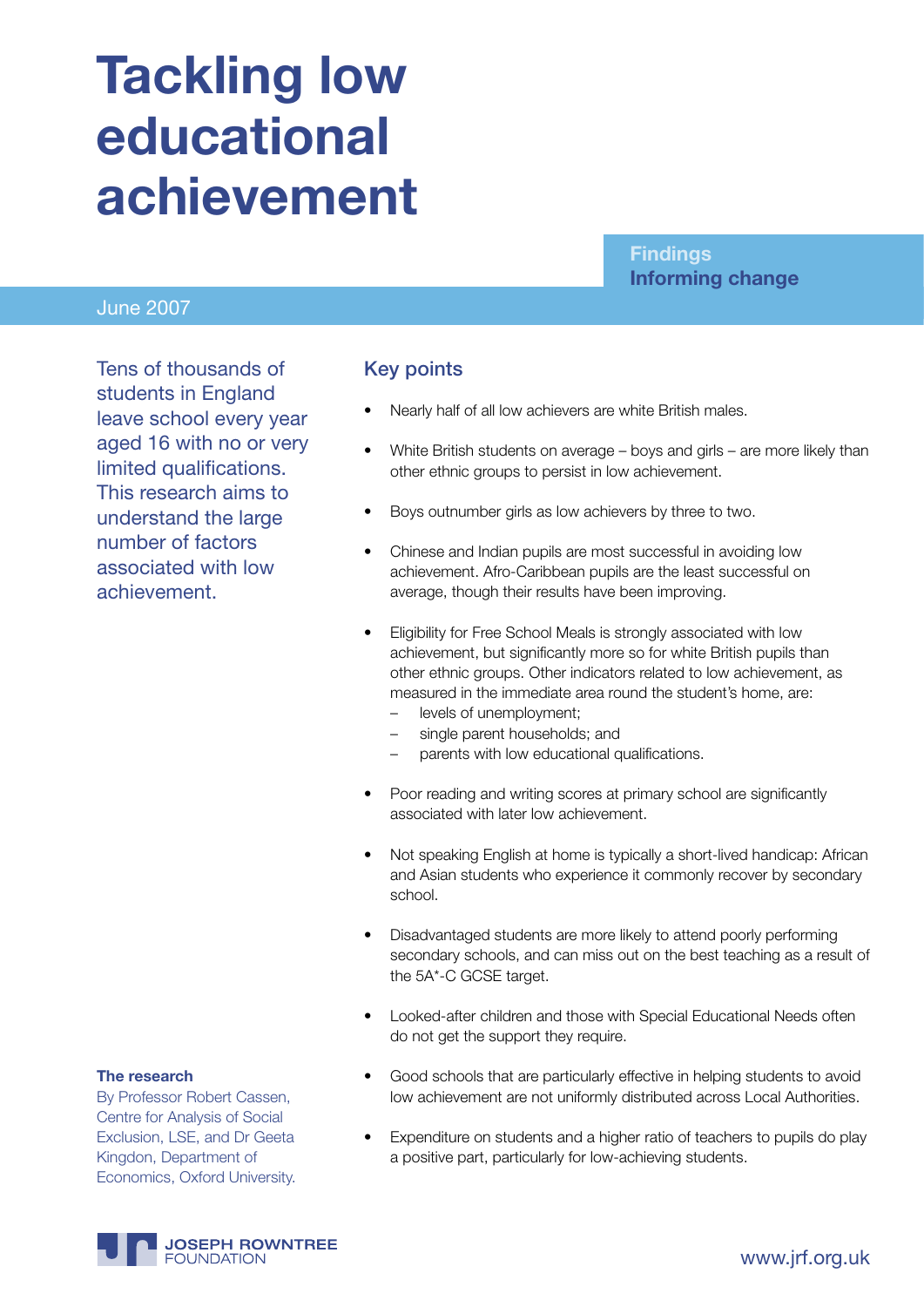## **Background**

The study surveyed existing research and analysed national data for England. Four different measures of low achievement were used: students who receive no passes at all in their GCSE/GNVQ exams at Key Stage 4; those who obtain nothing better than a 'D' in any exam; those who do not achieve a pass in at least one of English or Mathematics; and those not achieving at least five passes at any grade including English and Maths.

The great majority of low achievers – more than threequarters – are white and British, and far more are boys than girls. They come mostly from disadvantaged backgrounds. But many students from the same backgrounds succeed. The girls come from the same families and mostly go to the same schools, but do much better. Low achievers are commonly to be found in poor urban areas, but there is very considerable variation by schools and Local Authorities. Some schools with high proportions of disadvantaged pupils do much better than others. And there is a considerable range of performance among different ethnic groups. So disadvantage is not the only factor.

Those with no passes at all number about 5 per cent and those with no pass better than a D make up about 25 per cent of school leavers in the state system. These students are likely to be badly placed in the job market, and in general inadequately prepared for participation in society. Many of them are at risk of unemployment or even falling into low-level criminal activity.

## Differences in achievement

The analysis found nearly half of all low achievers are white British males. White British students on average – boys and girls – are more likely than other ethnic groups to persist in low achievement. If they start in the lowest categories of achievement in primary school, they are more likely than other ethnic groups to remain there at the end of secondary school.

Boys outnumber girls as low achievers by three to two. But the gender gap is larger for some ethnic groups – Bangladeshi, Pakistani and African – among those not achieving any passes above D. Eligibility for Free School Meals, the main measure of disadvantage in the data, does not affect boys and girls differently, other things being equal.

The study confirms that Chinese and Indian pupils are the most successful in avoiding low achievement; Afro-Caribbean pupils are the least successful on average, though their results have been improving faster than the national average, and when compared with white British pupils of similar economic backgrounds, they do no worse.

## Factors associated with low achievement

Eligibility for Free School Meals is strongly associated with low achievement, but significantly more so for white British pupils than other ethnic groups. Other indicators of disadvantage, all measured in the immediate area round the student's home, are also statistically associated with low achievement, such as:

- the neighbourhood unemployment rate;
- percentage of single parent households; and
- the proportion of parents with low educational qualifications.

Children with Special Educational Needs understandably comprise a considerable proportion of low achievers, but other studies show that more could be done to assist them through their schooling. The same is true of looked-after children.

Poor reading and writing scores at primary school are strongly and significantly associated with later low achievement, but not speaking English at home is a short-lived handicap. African and Asian students commonly recover from it by secondary school.

Boys generally do worse than girls in reading at primary school, and much worse in writing: 79 per cent of boys compared with 87 per cent of girls obtained Level 4 in reading in 2006; in writing the relative scores were 59 per cent of boys, to 75 per cent of girls.

## The impact of schools

The study found that schools do make a difference to outcomes. While students' social and economic circumstances are the most important factors explaining their educational results, about 14 per cent of the incidence of low achievement is attributable to school quality.

Good schools – those that are particularly effective in helping students to avoid low achievement – are not uniformly distributed across Local Authorities. They are concentrated in some Local Authorities more than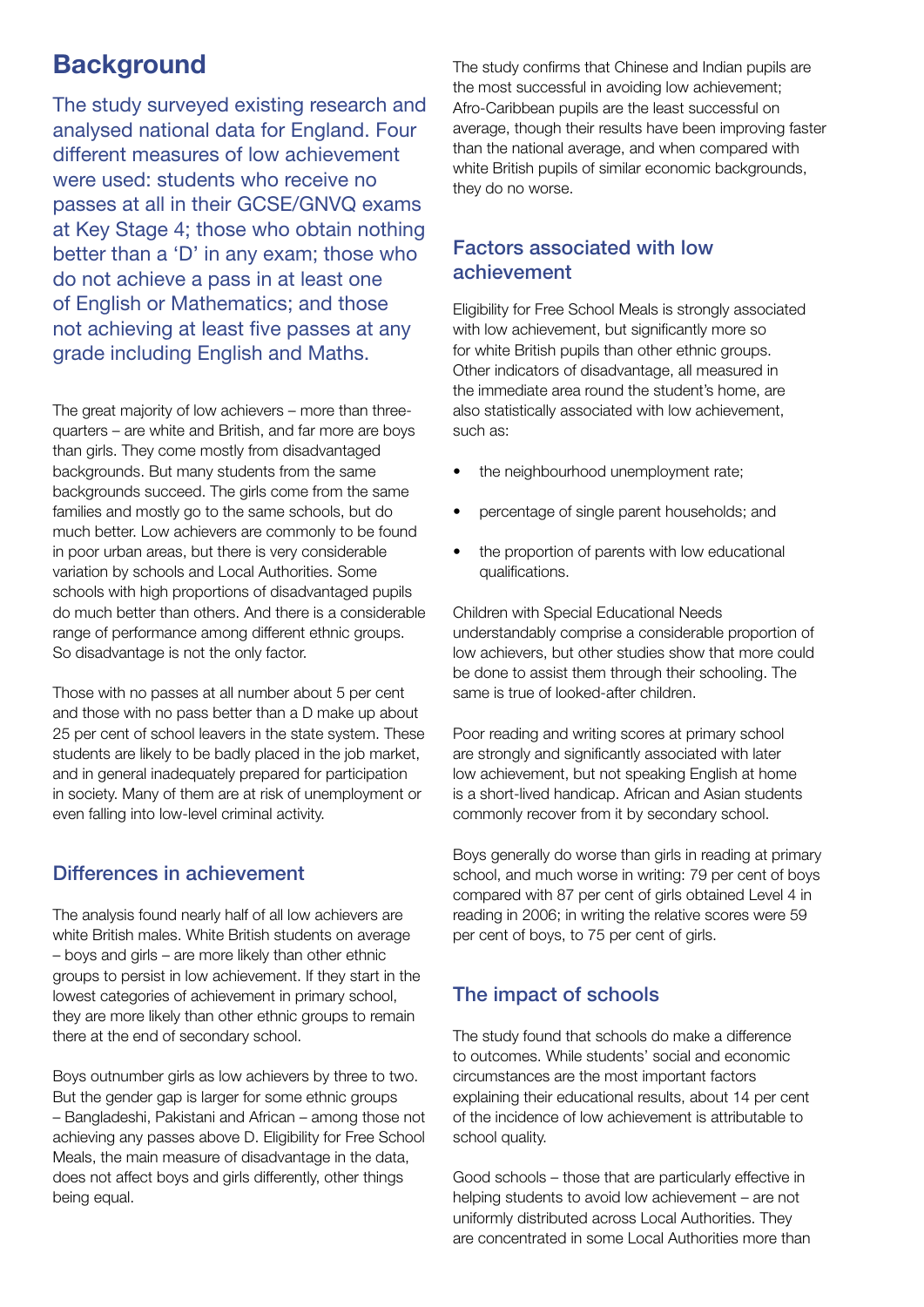others, and there is considerable variability in school quality between Local Authorities.

The research could only account for some school features that make for reductions in low achievement; the rest is due to things that could not be measured in the data, which could be factors such as school ethos and leadership, or the effectiveness of teaching. But expenditure on students and, to a lesser extent, the number of teachers per pupil, do play a positive part. Resources matter, particularly for low achieving students. The study also found that some government programmes have helped to reduce low achievement, such as Excellence in Cities and Specialist Schools.

## Policy implications

The policy implications of the study derive from the researchers' own work and a survey of others' research, and on what a variety of other reports have to say about relevant policies. The assessment is that progress is being made – many government policies and initiatives are well founded and are having positive effects. But some are not being implemented as they should be, in particular those designed to help children with Special Educational Needs, and looked-after children, and some policies are actually contributing to low achievement. A number of policies are overdue for reconsideration.

#### *Influences outside school*

Pre-school education, parenting help, income support, and everything which improves the home learning environment have major parts to play in reducing later low achievement. All these measures are essential components of what needs doing. It is by no means up to primary and secondary schools alone.

#### *Poor literacy*

Poor literacy results in primary school are a strong risk factor for later low achievement, and have little to do statistically with not speaking English at home. Other, official data indicate that the National Literacy Strategy had positive initial effects, but the results have reached a plateau. The Strategy is failing to reach a significant share of pupils. Some studies suggest that in its current mode the Strategy does not follow the evidence of research, and that there is a case for changing it. At the same time children with particular reading difficulties need to be better identified; and the additional help they require, such as can be provided by Reading Recovery, is often missing and should be more readily available.

#### *Secondary schooling*

While much of low achievement is due to social and economic disadvantage and to poor early results in literacy, the study also shows that many children make a satisfactory start in primary school and fall

behind later. While some of this is also due to their circumstances, there is much to be improved in the secondary school system that would benefit low achievers:

- The present study, as well as those from the Department for Education and Skills (DfES) and from other researchers, finds that disadvantaged students are likely to *attend worse-performing schools*. This can affect their outcomes adversely and does so particularly for minority ethnic students and students with Special Educational Needs. Policy prescribes support both for the latter and for looked-after children but this is often absent in practice.
- Anything which gives schools greater opportunities to *select* their pupils works to the detriment of the disadvantaged; the current ways in which school places are allocated is part of the process by which the disadvantaged end up disproportionately in worse-performing schools. Measures which assist fair selection will help them.
- Research has shown that national school *league tables* based on the 5A\*- C GCSE target have adverse effects for low achievers, as schools often concentrate resources on better performers. If targets are to continue, they need to be broadened.
- Expert opinion expresses a degree of concern about aspects of government plans for the further development of *practical and vocational* education, which could play an important part in contributing to greater engagement by students. A great deal is hanging on the new specialised diplomas which are about to be introduced; it is essential that they be established on a basis which provides satisfactory paths through the school system.
- The study finds that *resources* can make a difference to student outcomes. It is unfortunate that while Local Authorities receive funding in part according to the extent of disadvantage in their schools, they have not been able to pass on the funds to schools on that basis. Steps are in train to reverse this. There are very large differences between schools and Local Authorities in the amount spent on each pupil. Schools should receive the funding they need; but it is likely to be necessary to direct funding in particular ways to help disadvantaged pupils.
- Resources are not everything. Various *government programmes* to help low achievers have been evaluated in the literature and found to be successful, but deserve to be more widely followed. These include Aiming High, an initiative to assist Afro-Caribbean students, and Working Together,